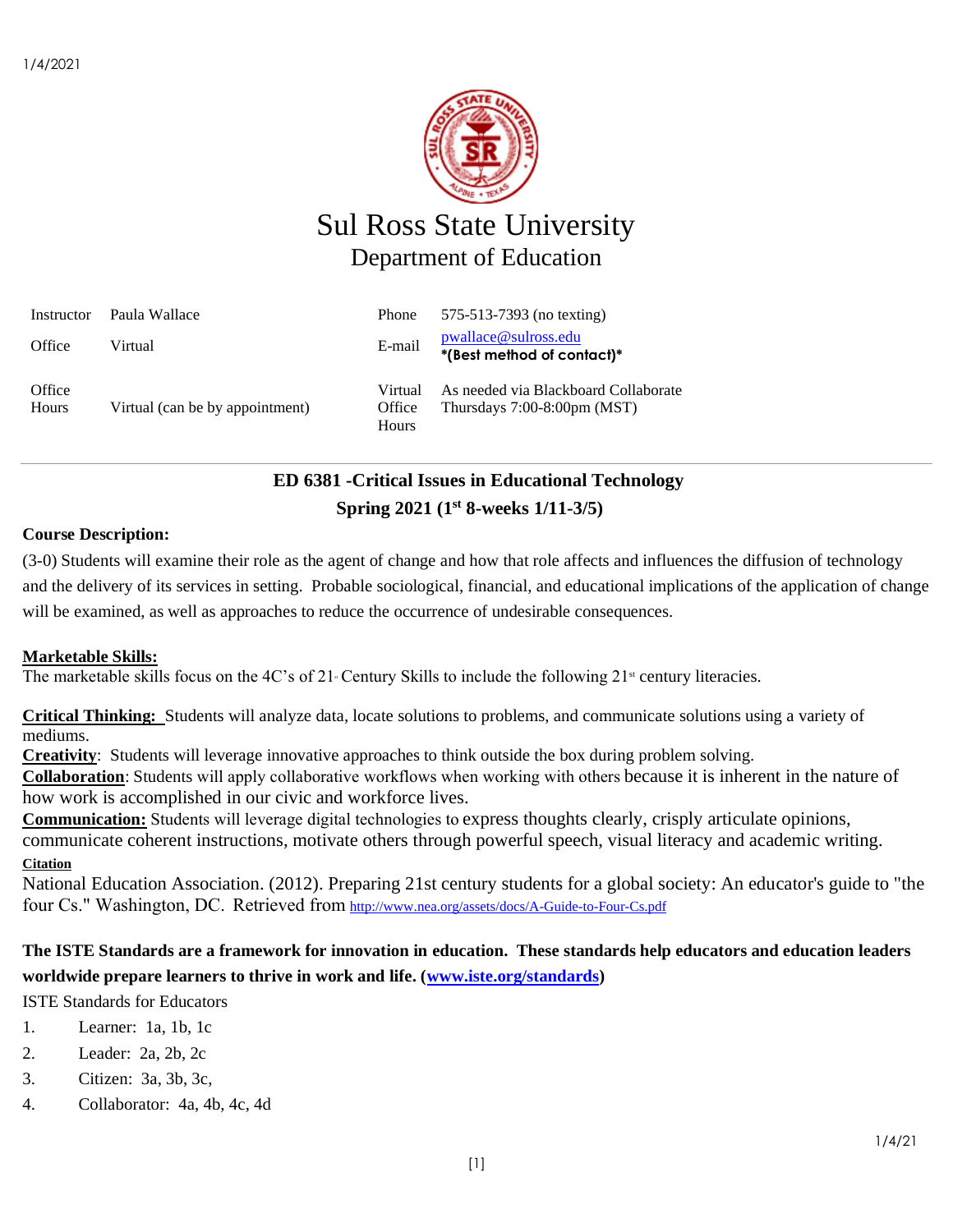#### 1/4/2021

- 5. Designer: 5a, 5b, 5c
- 6. Facilitator: 6b, 6c, 6d
- 7. Analyst: 7a, 7b, 7c

## ISTE Standards for Coaches

- 1. Change Agent: 1b, 1d, 1e
- 2. Connected Learner: 2b, 2c
- 3. Collaborator: 3b, 3c,
- 4. Learning Designer: 4a, 4b, 4c, 4d
- 5. Professional Learning Facilitator: 5a, 5b, 5c
- 6. Data-Driven Decision-Maker: 6a, 6b, 6c
- 7. Digital Citizen Advocate: 7a, 7b, 7c, 7d

## ISTE Standards for Educational Leaders

- 1. Equity and Citizenship Advocate: 1a, 1b, 1c, 1d
- 3. Empowering Leader: 3a, 3b, 3c, 3d
- 4. Systems Designer:
- 5. Connected Learner: 5a, 5b, 5c, 5d

## ISTE Standards for Administrators

- 1. Visionary Leadership: 1a, 1b
- 2. Digital Age Learning Culture: 2a, 2b, 2c, 2d, 2e
- 3. Excellence in Professional Practice: 3a, 3b, 3c, 3d
- 4. Systemic Improvement: 4a, 4b, 4d, 4e
- 5. Digital Citizenship: 5a, 5b, 5c, 5d

**Required Textbook:** None-provided by instructor [\(Open Resources Standards Rubric\)](https://www.achieve.org/files/AchieveOERRubrics.pdf)

#### **Required Readings: Provided in Blackboard Course (see reference page) Requirements:**

Students will:

- Participate and collaborate in online discussions, assignments, and activities
- Utilize Blackboard on the SRSU website to fulfill course requirements
- Utilize Voicethread links to participate in oral discussions
- Practice professional conduct and ethics and respectful learning exchanges
- Preserve confidentiality of information shared regarding student, family, or school district experiences
- Turn in assignments on or before the due day or be subject to a 5% reduction in grade for each day assignment is late

## **Course Requirements:**

- Attendance
	- Students should refer to the *Online Absence Policy* posted in Blackboard under the tab Course Information regarding participation in an online course.
- Daily Readings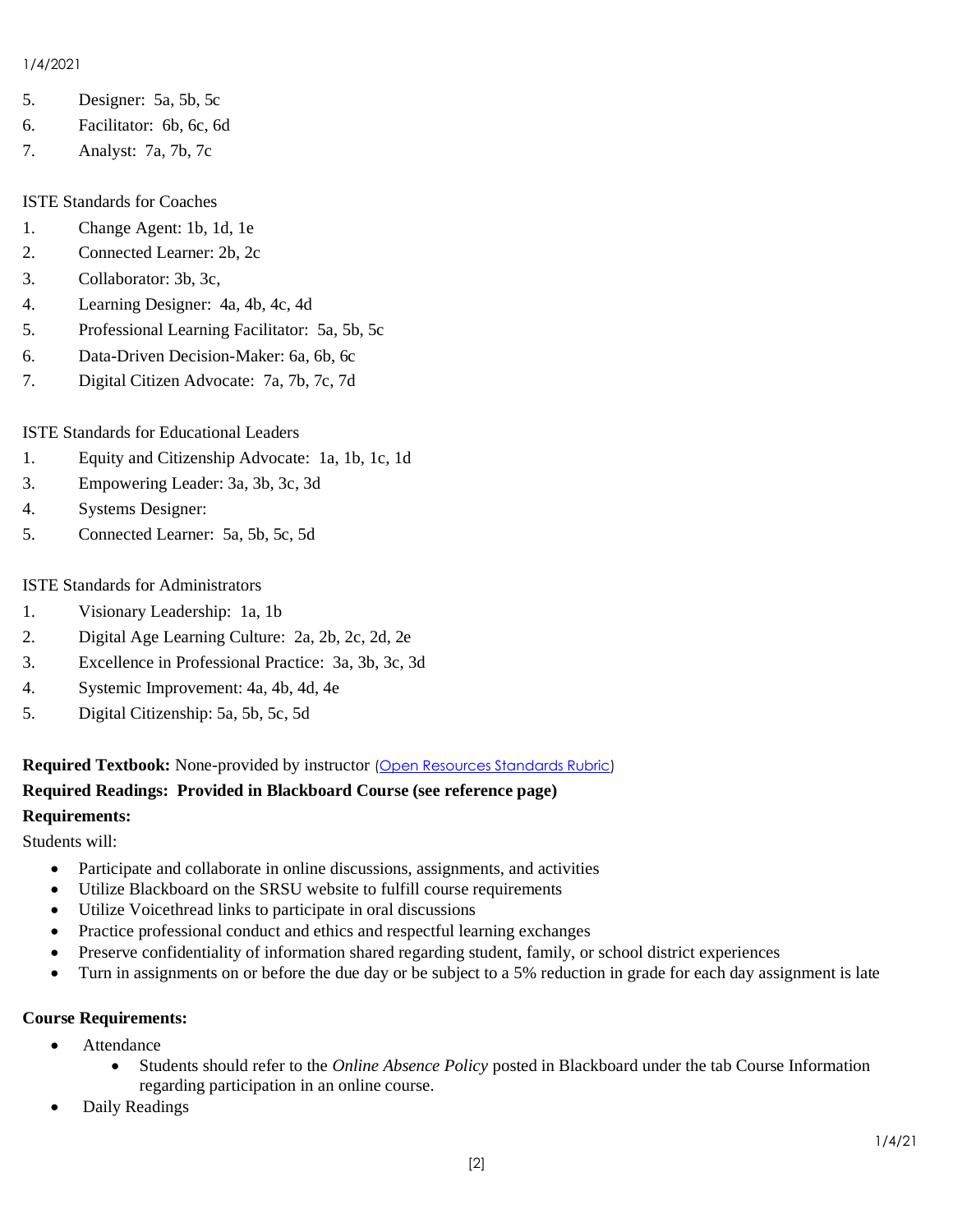• We will be covering an enormous amount of information in a **VERY** short amount of time because this is 40-day accelerated course. A large part of the **graduate student** responsibility in this course will be to devote time to the course information. Please note which and what information will be covered and read ahead to keep up with the rigorous pace of the course.

## **Grading Policy:**

| <b>Assignments</b>                 | <b>Number</b> | <b>Points</b> | <b>Total</b> |
|------------------------------------|---------------|---------------|--------------|
| Unit 0                             |               |               |              |
| Written Introductory Discussion    | 1             | 25            | 50           |
| <b>Blog Site</b>                   | 1             | 50            | 50           |
| <b>Academic Honesty Assignment</b> | 1             | 25            | 25           |
| Syllabus Quiz                      | 1             | 25            | 25           |
| <b>Unit 1-8</b>                    |               |               | O            |
| <b>Unit Blogs</b>                  | 8             | 50            | 400          |
| <b>Oral Discussions</b>            | 4             | 50            | 200          |
| <b>Final Project Prep</b>          | 2             | 100           | 200          |
| <b>Final Project</b>               | 1             | 250           | 250          |
|                                    |               |               | 1200         |

| A=1080-1200     |  |
|-----------------|--|
| B=960-1079      |  |
| $C = 840 - 959$ |  |
| D=720-839       |  |
| < 720=F         |  |

**Course Schedule:** *All assignments are due on the scheduled date no later than 11:59 pm CST.* 

|                   | <b>ASSIGNED WORK</b>                                                              | <b>OPEN DATE</b> | <b>CLOSE</b><br><b>DATE</b> |
|-------------------|-----------------------------------------------------------------------------------|------------------|-----------------------------|
| Unit 0            | Course Information & Unit 0 Activities                                            | 1/11/21          |                             |
| Unit 1            | Critical Theory & Critical Issues                                                 |                  |                             |
| Unit 2            | Data Definitions, Systems, & Analytics                                            |                  |                             |
|                   | Oral Discussion #1                                                                |                  |                             |
| Unit <sub>3</sub> | Data Privacy/Security & Predictive Analytics/Modeling                             |                  |                             |
|                   | Project Preparation #1                                                            |                  |                             |
| Unit 4            | Bandwidth, Emerging Technologies, & Second Level Digital<br>Divide                |                  |                             |
|                   | Oral Discussion #2                                                                |                  |                             |
| Unit 5            | Instruction Innovation & New Learning Models:<br><b>Competency Based Learning</b> |                  |                             |
| Unit <sub>6</sub> | E-Learning Support & Digital Literacy                                             |                  |                             |
|                   | Oral Discussion #3                                                                |                  |                             |
|                   | Project Prep #2                                                                   |                  |                             |
| Unit 7            | Professional Development & Digital Accessibility                                  |                  |                             |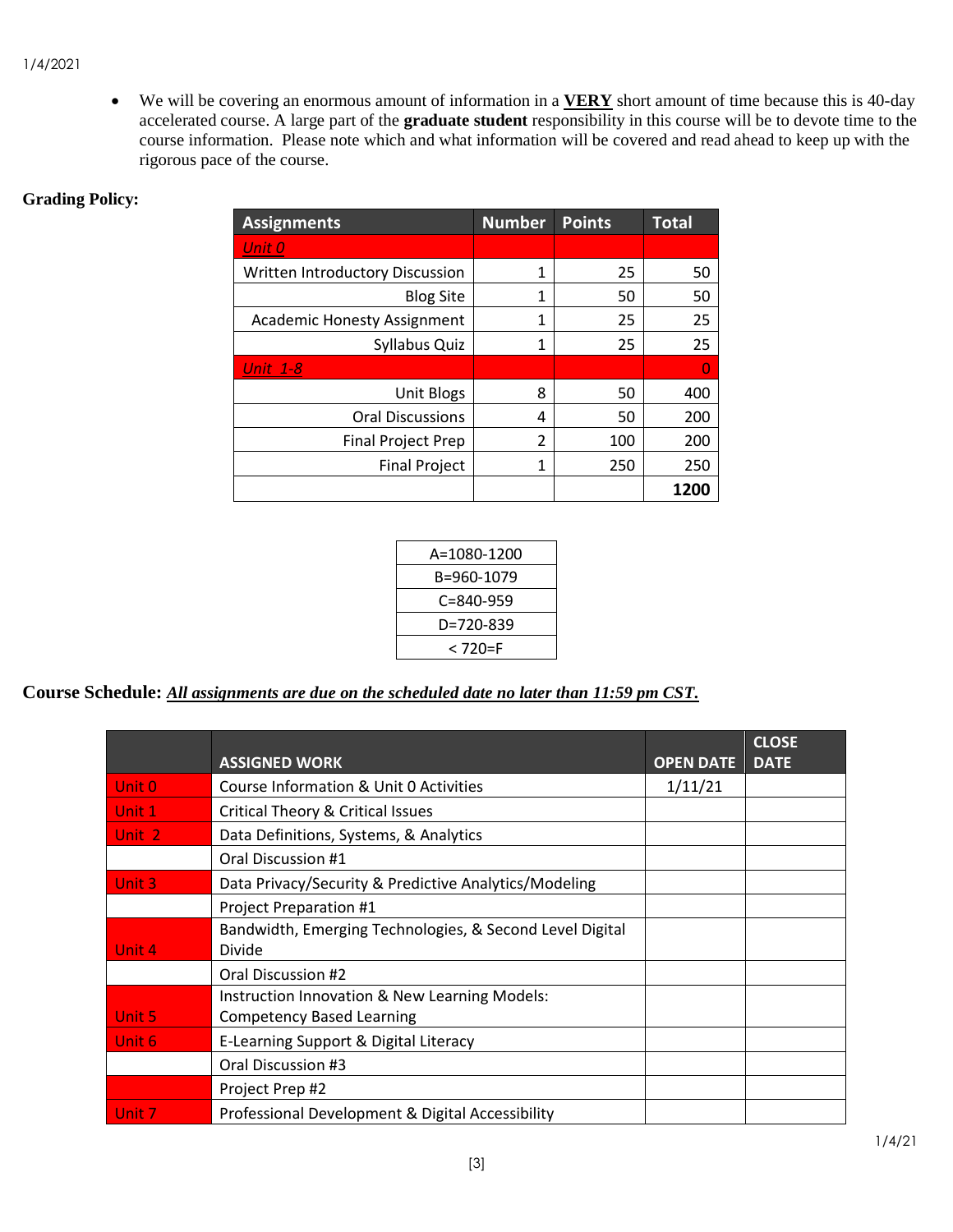| Unit 8          | Education and Technology: Where Now?                    |        |
|-----------------|---------------------------------------------------------|--------|
|                 | Oral Discussion #4                                      |        |
| Capstone        |                                                         |        |
| <b>Artifact</b> | Final Project: 6 Technology Challenges Facing Education | 3/5/21 |

## *All assignments are due on the scheduled date no later than 11:59 pm CST.*

**Grading: All assignments are due on the date posted. Late work WILL NOT be accepted! The only exception to this is medical emergencies (doctor excuse required) or family death (your name must be listed in the obituary).** 

## **Program SLO Goals:**

• Design authentic, learner-driven activities and environments that recognize and accommodate learner variability and accessibility. Students will be able to identify common barriers and issues surrounding improper implementation of technological tools in the educational setting, workplace, and/or professional environments. Assessments: Digital Portfolio and Case Study

• Effectively model the International Society of Technology Education standards and good digital citizenship to inspire learners to use and integrate technology to create equitable and ongoing access to high-quality learning in an educational setting.

## Assessments: Digital Portfolio, Blog, Case Study

- Plan, provide and evaluate the impact of professional learning for professionals and leaders to use technology to advance teaching and learning in an educational setting. Students will use the use both qualitative and quantitative data to inform their own instruction and professional learning.
- Assessments: Digital Portfolio, Blog and Case Study
	- Understand and apply learning theoretical frameworks and instructional methods to instructional design to facilitate engagement, systemic development, and authentic learning experiences.

Assessments: Digital Portfolio and Case Study

## **Class will address the following Student Learning Outcomes (SLOs):**

This course is designed as an introduction to the field of instructional design and technology.

By the end of the course, students will be able to:

- Discuss the role of technology in educational settings
- Demonstrate an ability to question and critic technology adoption and utilization in an educational setting
- Demonstrate an understanding of the social, cultural, economic, and political context(s) technology decisions are made
- Demonstrate an understanding of the social, cultural, economic, and political effects technology adoption or non-adoption has in educational settings
- Discuss an agent's affects and influences on the diffusion of technology and the delivery of its services in an educational setting.

**Attendance Policy:** Students are expected to attend all scheduled on- campus classes. Prompt arrival for class is expected. Students in web-enhanced or web classes are expected to log in several times each week to the Blackboard course site on the Internet site. The instructor will monitor the Blackboard log-ins for attendance points. Students are to make themselves aware of the SRSU policies on Absences and Class Attendance posted in the SRSU Student Handbook. SRSU Class Attendance policy states "The instructors may, at their discretion, drop a student from a course when the student has a total of nine absences." SRSU policy states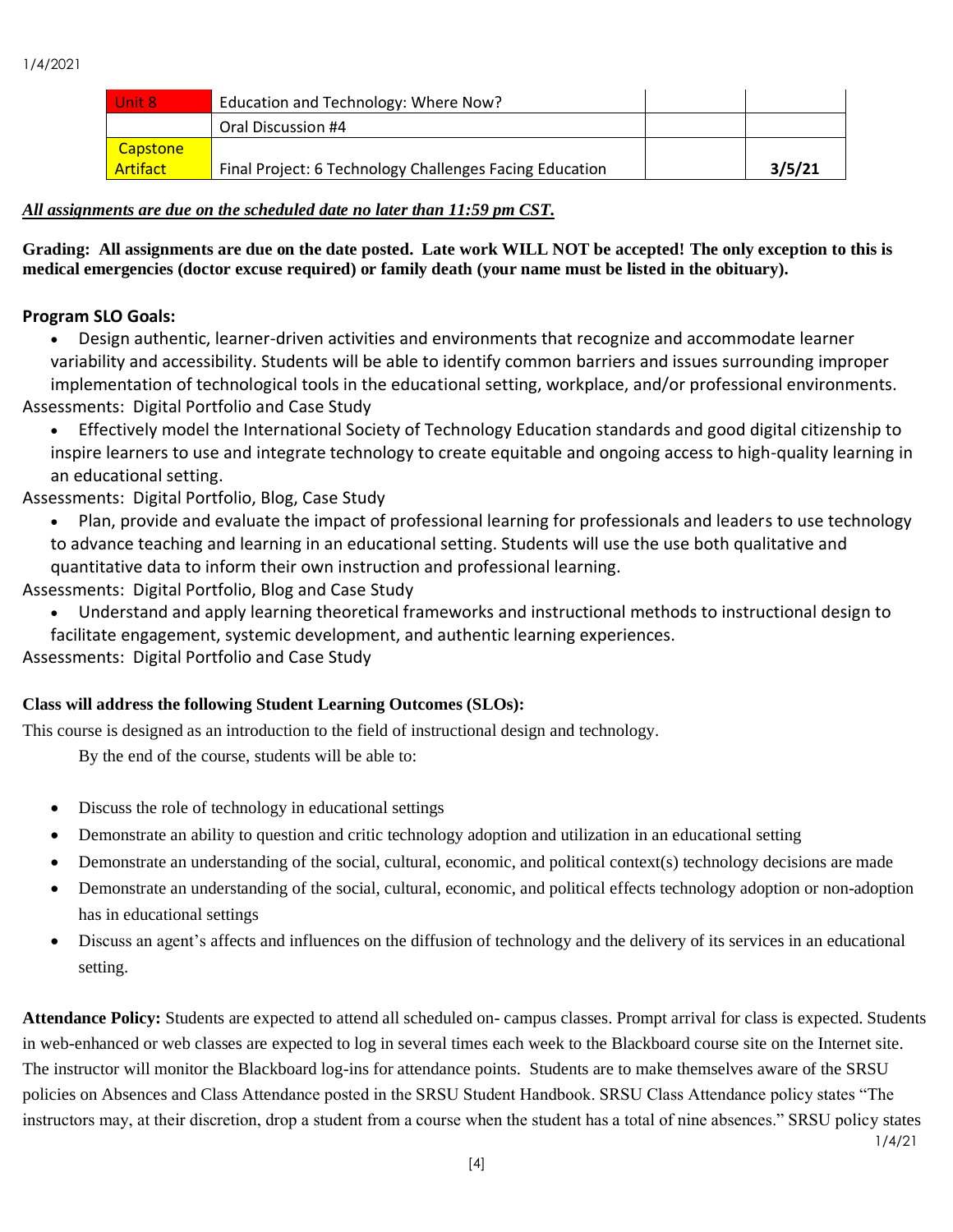#### 1/4/2021

"An absence is defined as non-attendance in fifty minutes of class; for example, non-attendance in a one and one-half hour class will constitute one and one-half absences and non-attendance in a three hour class will constitute three absences." Therefore, nonattendance for Weekend Format classes calculates to: Saturday (7 hrs of class time) = 8.4 absences and Sunday (4 hrs of class time)  $= 4.8$  absences. Make up work is at the discretion of the instructor as it relates to "explained or excused" absences. The Absences/Class Attendance policy includes all absences excused or unexcused. In this course you are expected to attend all classes, to be punctual, and to complete all assignments on time.

## **Students with Special Needs:**

Sul Ross State University (SRSU) is committed to equal access in compliance with Americans with Disabilities Act of 1973. It is SRSU policy to provide reasonable accommodations to students with documented disabilities. It is the Student's responsibility to initiate a request. Please contact me, Ms. Rebecca Greathouse Wren, M.Ed., LPC-S, Director/Counselor, Accessibility Services Coordinator, Ferguson Hall (Suite 112) at 432.837.8203; mailing address is P.O. Box C-122, Sul Ross State University, Alpine, Texas 79832. Students should then contact the instructor as soon as possible to initiate the recommended accommodations.

**Tobacco Policy:** Tobacco is not permitted on the Sul Ross campus.

**Academic Integrity**: Students in this class are expected to demonstrate scholarly behavior and academic honesty in the use of intellectual property. A scholar is expected to be punctual, prepared, and focused. Examples of academic dishonesty include but are not limited to:

Turning in work as original that was used in whole or part for another course and/or professor; turning in another person's work as one's own; copying from professional works or internet sites without citation.

## **Distance Education Students:**

*Distance Education Statement*: Students enrolled in distance education courses have equal access to the university's academic support services, such as Smarthinking, library resources, such as online databases, and instructional technology support. For more information about accessing these resources, visit the SRSU website. Students should correspond using Sul Ross email accounts and submit online assignments through Blackboard, which requires secure login information to verify students' identities and to protect students' information. *[If the course requires students to take proctored exams or to purchase additional software or equipment, please describe those requirements here.]* The procedures for filing a student complaint are included in the student handbook. Students enrolled in distance education courses at Sul Ross are expected to adhere to all policies pertaining to academic honesty and appropriate student conduct, as described in the student handbook. Students in web-based courses must maintain appropriate equipment and software, according to the needs and requirements of the course, as outlined on the SRSU website.

To get help with Blackboard, follow this link<https://www.sulross.edu/bb>or contact:

SUL ROSS HELP DESK [techassist.sulross.edu](https://techassist.sulross.edu/) 432-837- 8888

**This course syllabus is intended to be a guide and may be amended at any time.**